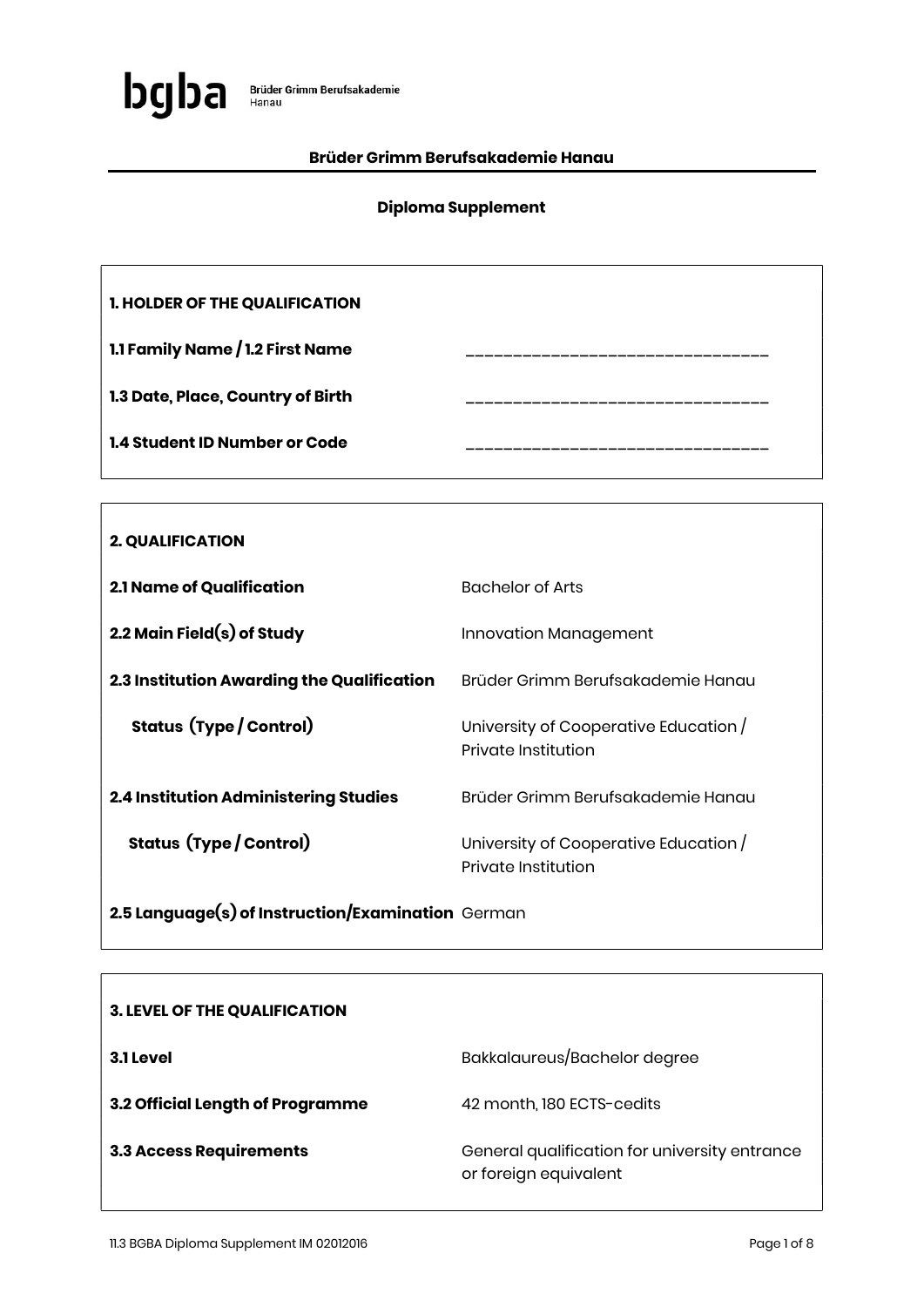# 4. CONTENTS AND RESULTS GAINED

### **4.1 Mode of Study Full-Time**

## 4.2 Programme Requirements/Qualification Profile of the Graduate

The Innovation Management study program encompasses seven semesters culminating in a bachelor's degree. The curriculum features four interlocking module groups in which management, communication, design as well as socio-cultural aspects of innovation processes are conveyed. The module groups consists of "Management and Marketing", "Communication and Management of Interfaces", "Concept and Design-Processes" as well as "Society/Culture and Technology". The students advance methodically developing a creative approach as a prerequisite to finding innovative marketable solutions as well as an economic understanding of intramural innovation processes. This enables them to manage innovation projects in companies taking into account varying interests of internal stakeholders, creative processes and financial interests.

The program comprises a dual study approach including on-the-job training with an emphasis on commercial knowledge (industrial management assistant or a comparable vocation). The two-and-a-half year vocational training is under the auspices of the BGBA reference framework which is integrated into the study program. The students participate in vocational training in an external company.

The dual Innovation Management study program qualifies the graduates for an occupation in different types of enterprises in the industry sector promoting innovation. The successful completion of all 33 modules leads to 180 ECTS credits. One-hundred-and-39 ECTS are earned with the theoretical modules and 41 ECTS credits are earned with the practical modules. The teaching methods and examinations are adapted to the specific demands of the Innovation Management study program. Successful completion of the dual BA study program leads to the possibility of entrance in the master's program.

### 4.3 Programme Details

A detailed list of the courses and performance records may be found in the "Transcript of records" as well as in the "Prüfungszeugnis" (examination certificate).

| 4.4 Grading Scheme German grades |                | German text  | Description                                                         |
|----------------------------------|----------------|--------------|---------------------------------------------------------------------|
|                                  |                | sehr gut     | Very Good - outstanding                                             |
|                                  |                |              | performance                                                         |
|                                  | $\overline{2}$ | gut          | Good - above the average                                            |
|                                  |                |              | standards                                                           |
|                                  | 3              | befriedigend | Satisfactory $-$ meets the                                          |
|                                  |                |              | average standards                                                   |
|                                  | 4              | ausreichend  | Sufficient - performance                                            |
|                                  |                |              | Meets the minimum criteria                                          |
|                                  | 5              |              | nicht ausreichend Fail - Further work is required                   |
| ECTS grade:                      |                |              | excellent: A, very good: B, good: C, satisfactory: D, sufficient: E |

# 4.5 Overall Classification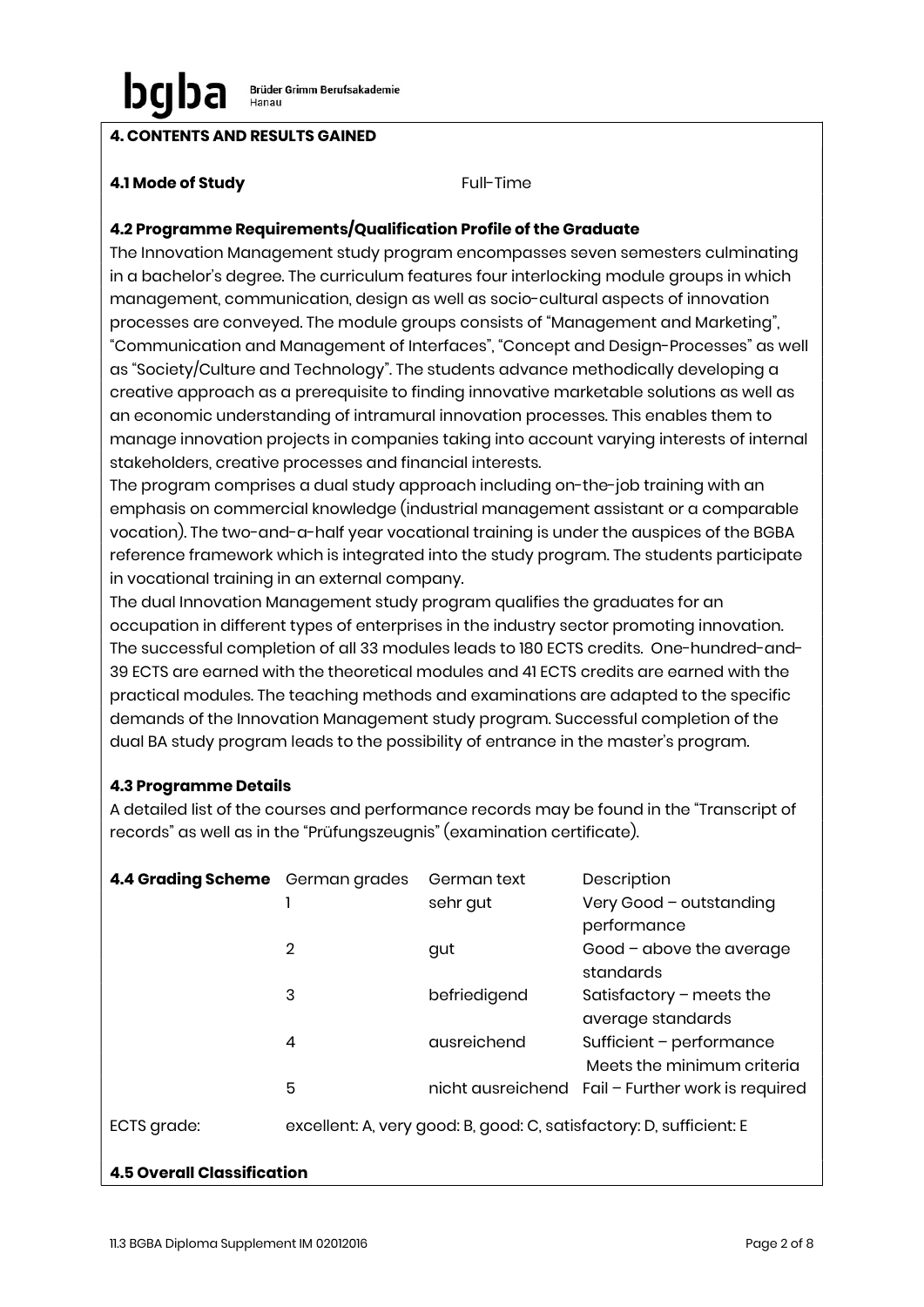

 $\overline{1}$ 

 $\lceil$ 

| 5. FUNCTION OF THE QUALIFICATION |                                                                                     |
|----------------------------------|-------------------------------------------------------------------------------------|
| 5.1 Access to Further Study      | Qualifies to apply for admission for graduate<br>study programmes (Magister/Master) |
| <b>5.2 Professional Status</b>   | <b>Innovation Manager</b>                                                           |

| <b>6. ADDITIONAL INFORMATION</b><br><b>6.1 Additional Information</b> |                                         |
|-----------------------------------------------------------------------|-----------------------------------------|
| <b>6.2 Further Information Sources</b>                                | see www.brueder-grimm-berufsakademie.de |

| <b>7. CERTIFICATION</b> | This diploma supplement refers to the      |
|-------------------------|--------------------------------------------|
|                         | following original documents:              |
|                         | - Bachelor-Urkunde/Certificate vom (Datum) |
|                         | - Zeugnis/Grade-Transcript vom (Datum)     |
|                         |                                            |

## Certification Date:

Chairman Examination Committee (Official Stamp/Seal)

٦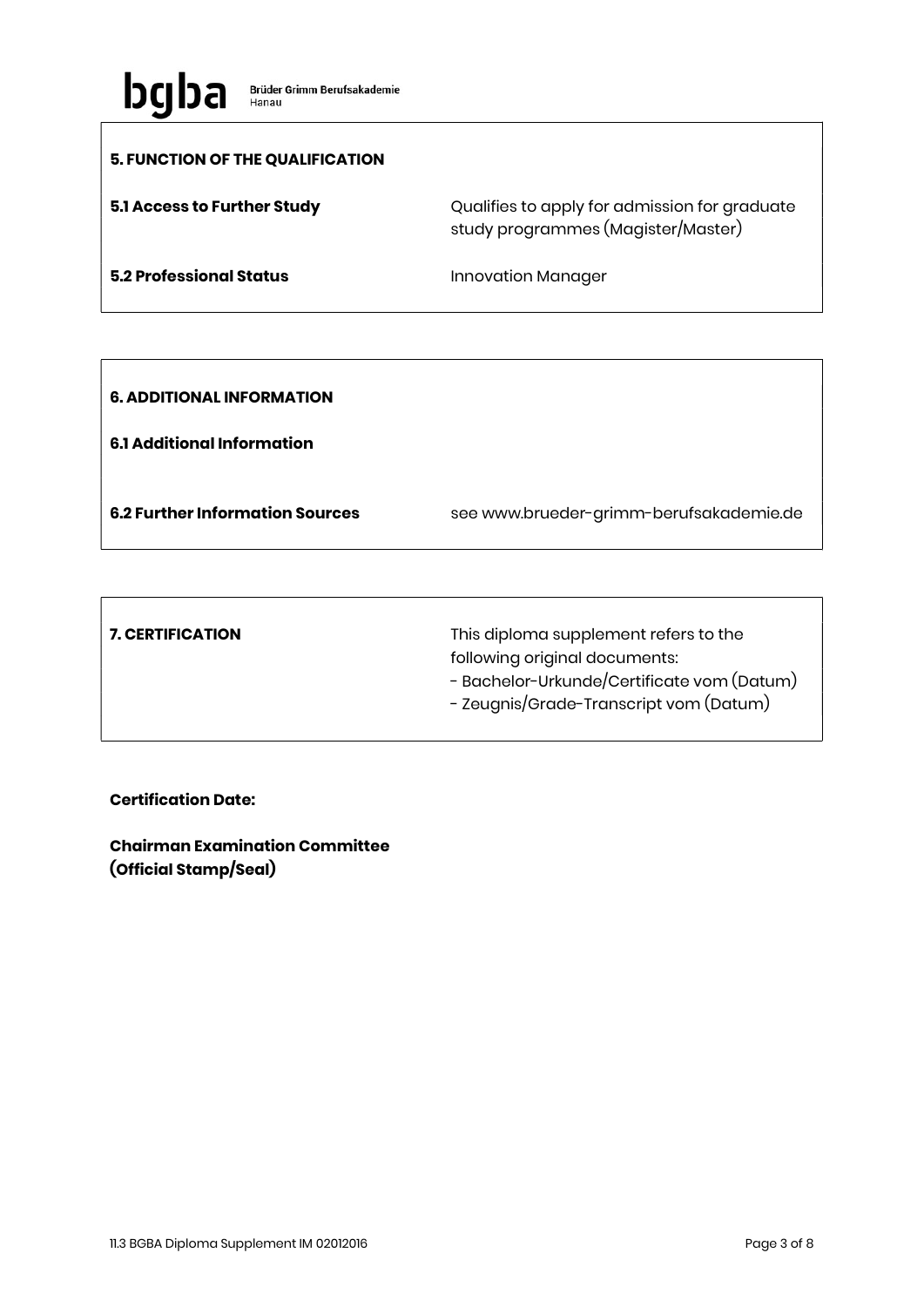

### 8. NATIONAL HIGHER EDUCATION SYSTEM

The information on the national higher education system on the following pages provides a context for the qualification and the type of higher education that awarded it.

#### 8. INFORMATION ON THE GERMAN HIGHER EDUCATION SYSTEM

#### 8.1 Types of Institutions and Institutional Status

Higher education (HE) studies in Germany are offered at three types of Higher Education Institutions (HEI).

- Universitäten (Universities) including various specialized institutions, offer the whole range of academic disciplines. In the German tradition, universities focus in particular on basic research so that advanced stages of study have mainly theoretical orientation and research-oriented components.
- Fachhochschulen (Universities of Applied Sciences) concentrate their study programmes in engineering and other technical disciplines, business-related studies, social work, and design areas. The common mission of applied research and development implies a distinct application-oriented focus and professional character of studies, which include integrated and supervised work assignments in industry, enterprises or other relevant institutions.
- Kunst- und Musikhochschulen (Universities of Art/Music) offer studies for artistic careers in fine arts, performing arts and music; in such fields as directing, production, writing in theatre, film, and other media; and in a variety of design areas, architecture, media and communication.

Higher Education Institutions are either state or state-recognized institutions. In their operations, including the organization of studies and the designation and award of degrees, they are both subject to higher education legislation.

#### 8.2 Types of Programmes and Degrees Awarded

Studies in all three types of institutions have traditionally been offered in integrated "long" (one-tier) programmes leading to Diplom- or Magister Artium degrees or completed by a Staatsprüfung (State Examination).

Within the framework of the Bologna-Process one-tier study programmes are successively being replaced by a two-tier study system. Since 1998, a scheme of first- and second-level degree programmes (Bachelor and Master) was introduced to be offered parallel to or instead of integrated "long" programmes. These programmes are designed to provide enlarged variety and flexibility to students in planning and pursuing educational objectives, they also enhance international compatibility of studies.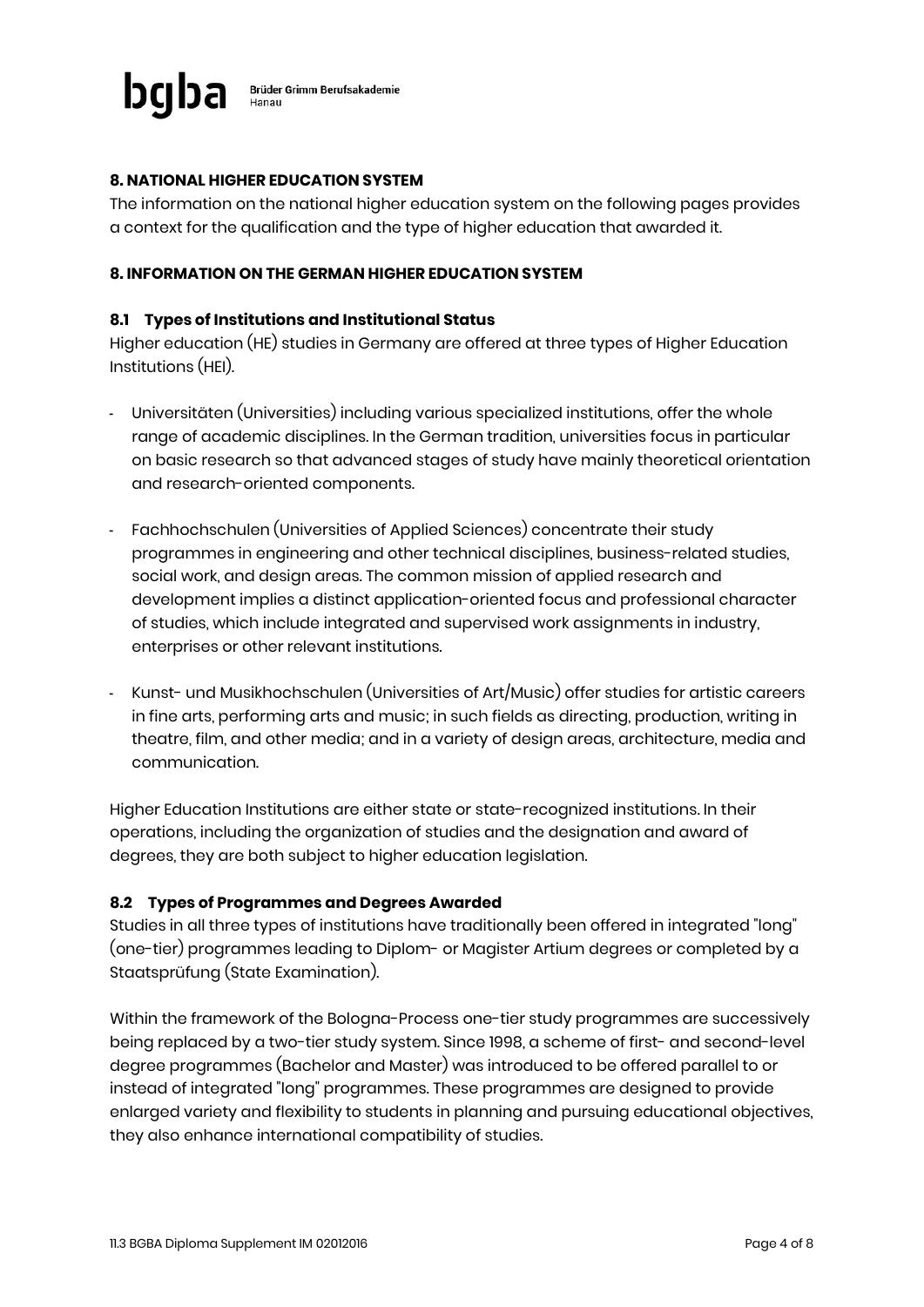#### ba **Brüder Grimm Berufsakademie** Hanau

The German Qualification Framework for Higher Education Degrees describes the degrees of the German Higher Education System. It contains the classification of the qualification levels as well as the resulting qualifications and competencies of the graduates.

For details cf. Sec. 8.4.1, 8.4.2, and 8.4.3 respectively. Table 1 provides a synoptic summary.

# 8.3 Approval/Accreditation of Programmes and Degrees

To ensure quality and comparability of qualifications, the organization of studies and general degree requirements have to conform to principles and regulations established by the Standing Conference of the Ministers of Education and Cultural Affairs of the Länder in the Federal Republic of Germany (KMK). In 1999, a system of accreditation for programmes of study has become operational under the control of an Accreditation Council at national level. All new programmes have to be accredited under this scheme; after a successful accreditation they receive the quality-label of the Accreditation Council.



Table 1: Institutions, Programmes and Degrees in German Higher Education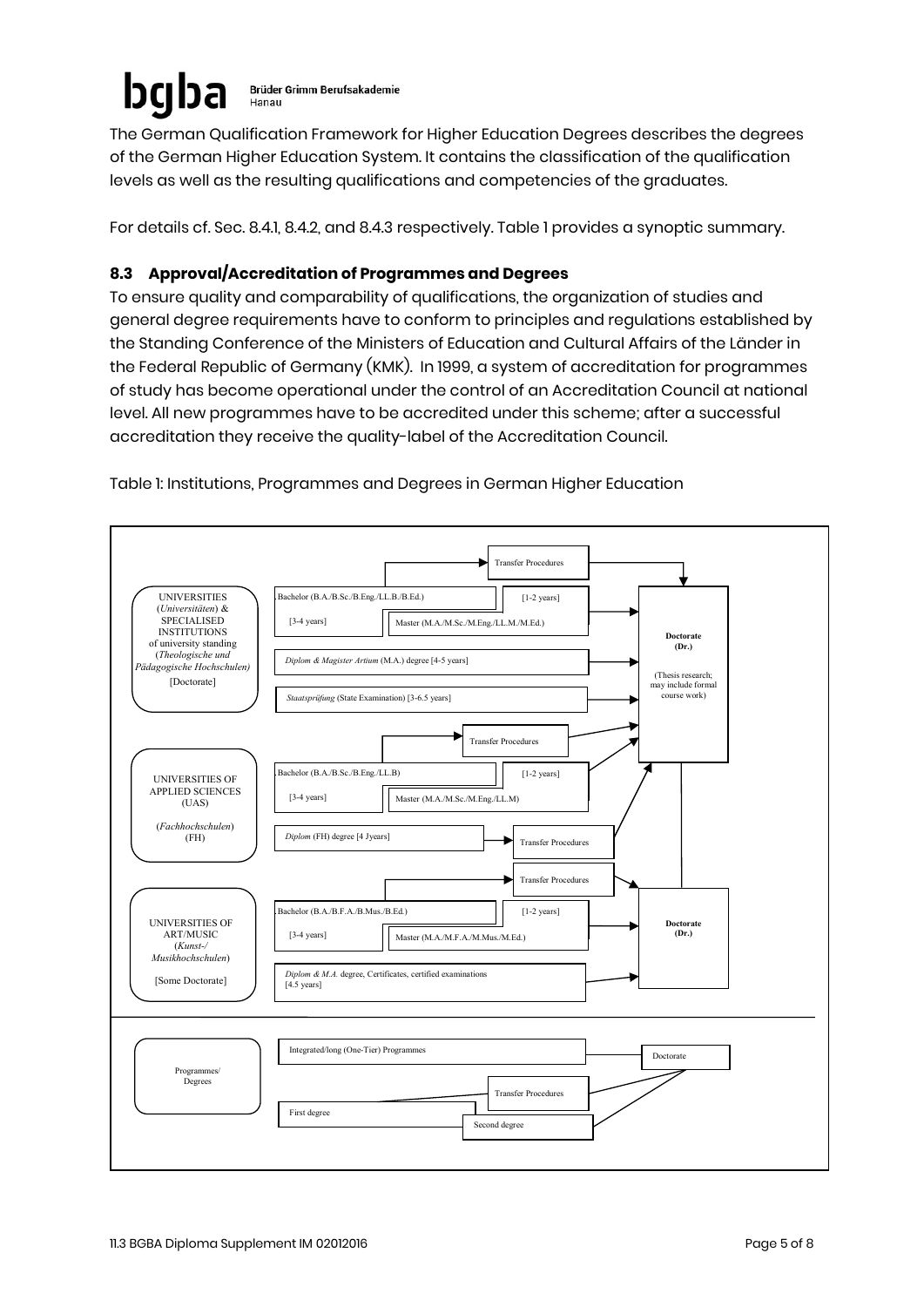

**Brüder Grimm Berufsakademie** 

# 8.4 Organization and Structure of Studies

The following programmes apply to all three types of institutions. Bachelor's and Master's study courses may be studied consecutively, at various higher education institutions, at different types of higher education institutions and with phases of professional work between the first and the second qualification. The organization of the study programmes makes use of modular components and of the European Credit Transfer and Accumulation System (ECTS) with 30 credits corresponding to one semester.

### 8.4.1 Bachelor

Bachelor degree study programmes lay the academic foundations, provide methodological skills and lead to qualifications related to the professional field. The Bachelor degree is awarded after 3 to 4 years.

The Bachelor degree programme includes a thesis requirement. Study courses leading to the Bachelor degree must be accredited according to the Law establishing a Foundation for the Accreditation of Study Programmes in Germany.

First degree programmes (Bachelor) lead to Bachelor of Arts (B.A.), Bachelor of Science (B.Sc.), Bachelor of Engineering (B.Eng.), Bachelor of Laws (LL.B.), Bachelor of Fine Arts (B.F.A.), Bachelor of Music (B.Mus.) or Bachelor of Education (B.Ed.).

### 8.4.2 Master

Master is the second degree after another 1 to 2 years. Master study programmes may be differentiated by the profile types "practice-oriented" and "research-oriented". Higher Education Institutions define the profile.

The Master degree study programme includes a thesis requirement. Study programmes leading to the Master degree must be accredited according to the Law establishing a Foundation for the Accreditation of Study Programmes in Germany.

Second degree programmes (Master) lead to Master of Arts (M.A.), Master of Science (M.Sc.), Master of Engineering (M.Eng.), Master of Laws (L.L.M.), Master of Fine Arts (M.F.A.), Master of Music (M.Mus.) or Master of Education (M.Ed.). Master study programmes which are designed for continuing education may carry other designations (e.g. MBA).

# 8.4.3 Integrated "Long" Programmes (One-Tier):

Diplom degrees, Magister Artium, Staatsprüfung

An integrated study programme is either mono-disciplinary (Diplom degrees, most programmes completed by a Staatsprüfung) or comprises a combination of either two major or one major and two minor fields (Magister Artium). The first stage (1.5 to 2 years) focuses on broad orientations and foundations of the field(s) of study. An Intermediate Examination (Diplom-Vorprüfung for Diplom degrees; Zwischenprüfung or credit requirements for the Magister Artium) is prerequisite to enter the second stage of advanced studies and specializations. Degree requirements include submission of a thesis (up to 6 months duration) and comprehensive final written and oral examinations. Similar regulations apply to studies leading to a Staatsprüfung. The level of qualification is equivalent to the Master level.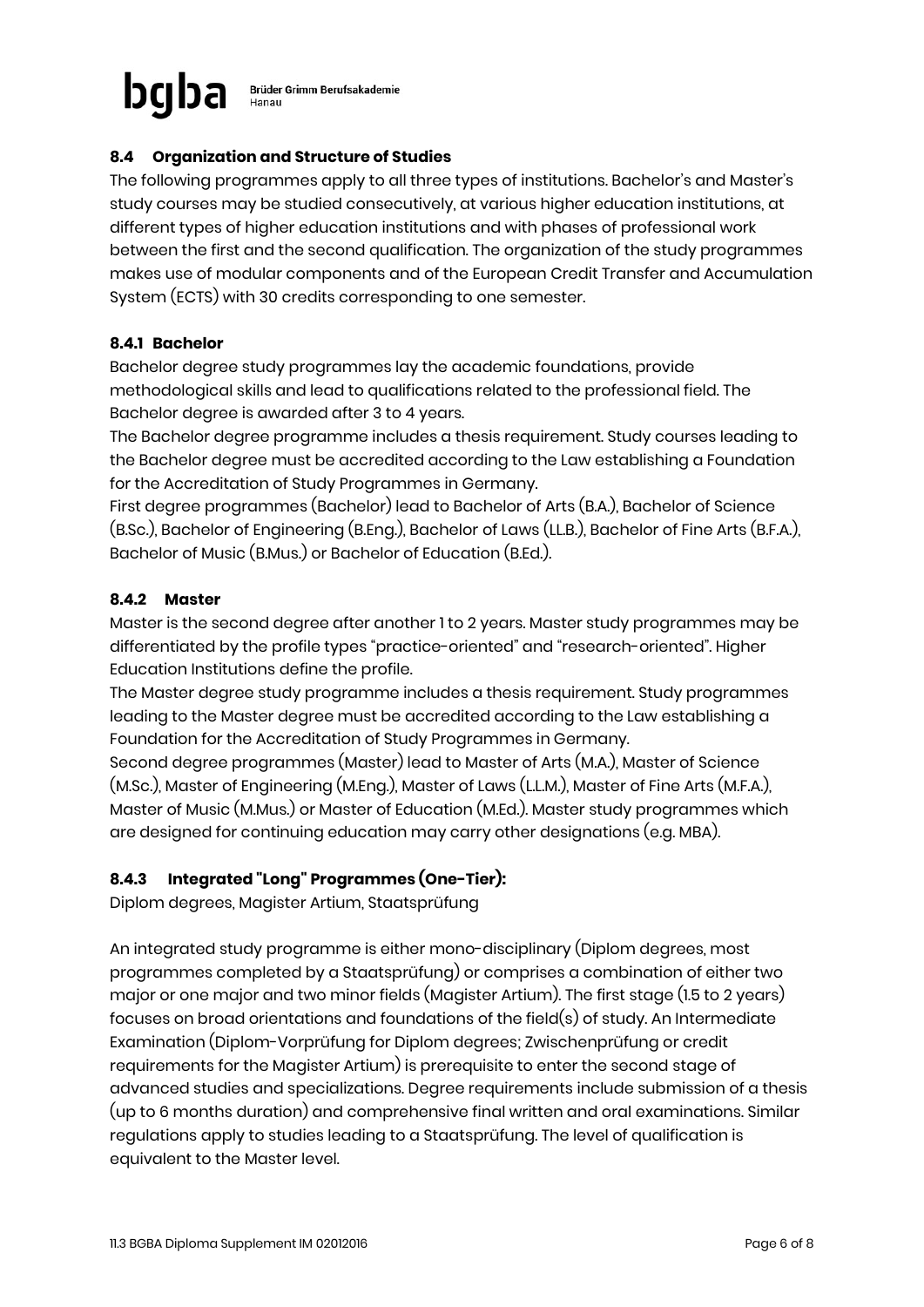

- Integrated studies at Universitäten (U) last 4 to 5 years (Diplom degree, Magister Artium) or 3 to 6.5 years (Staatsprüfung). The Diplom degree is awarded in engineering disciplines, the natural sciences as well as economics and business. In the humanities, the corresponding degree is usually the Magister Artium (M.A.). In the social sciences, the practice varies as a matter of institutional traditions. Studies preparing for the legal, medical and pharmaceutical professions are completed by a Staatsprüfung. This applies also to studies preparing for teaching professions of some Länder.
- The three qualifications (Diplom, Magister Artium and Staatsprüfung) are academically equivalent. They qualify to apply for admission to doctoral studies. Further prerequisites for admission may be defined by the Higher Education Institution, cf. Sec. 8.5.
- Integrated studies at Fachhochschulen (FH)/Universities of Applied Sciences (UAS) last 4 years and lead to a Diplom (FH) degree. While the FH/UAS are non-doctorate granting institutions, qualified graduates may apply for admission to doctoral studies at doctorate-granting institutions, cf. Sec. 8.5.
- Studies at Kunst- and Musikhochschulen (Universities of Art/Music etc.) are more diverse in their organization, depending on the field and individual objectives. In addition to Diplom/Magister degrees, the integrated study programme awards include Certificates and certified examinations for specialized areas and professional purposes.

# 8.5 Doctorate

Universities as well as specialized institutions of university standing and some Universities of Art/Music are doctorate-granting institutions. Formal prerequisite for admission to doctoral work is a qualified Master (UAS and U), a Magister degree, a Diplom, a Staatsprüfung, or a foreign equivalent. Particularly qualified holders of a Bachelor or a Diplom (FH) degree may also be admitted to doctoral studies without acquisition of a further degree by means of a procedure to determine their aptitude. The universities respectively the doctorate-granting institutions regulate entry to a doctorate as well as the structure of the procedure to determine aptitude. Admission further requires the acceptance of the Dissertation research project by a professor as a supervisor.

# 8.6 Grading Scheme

The grading scheme in Germany usually comprises five levels (with numerical equivalents; intermediate grades may be given): "Sehr Gut" (1) = Very Good; "Gut" (2) = Good; "Befriedigend" (3) = Satisfactory; "Ausreichend" (4) = Sufficient; "Nicht ausreichend" (5) = Non-Sufficient/Fail. The minimum passing grade is "Ausreichend" (4). Verbal designations of grades may vary in some cases and for doctoral degrees.

In addition institutions partly already use an ECTS grading scheme.

# 8.7 Access to Higher Education

The General Higher Education Entrance Qualification (Allgemeine Hochschulreife, Abitur) after 12 to 13 years of schooling allows for admission to all higher educational studies. Specialized variants (Fachgebundende Hochschulreife) allow for admission to particular disciplines. Access to Fachhochschulen (UAS) is also possible with a Fachhochschulreife,